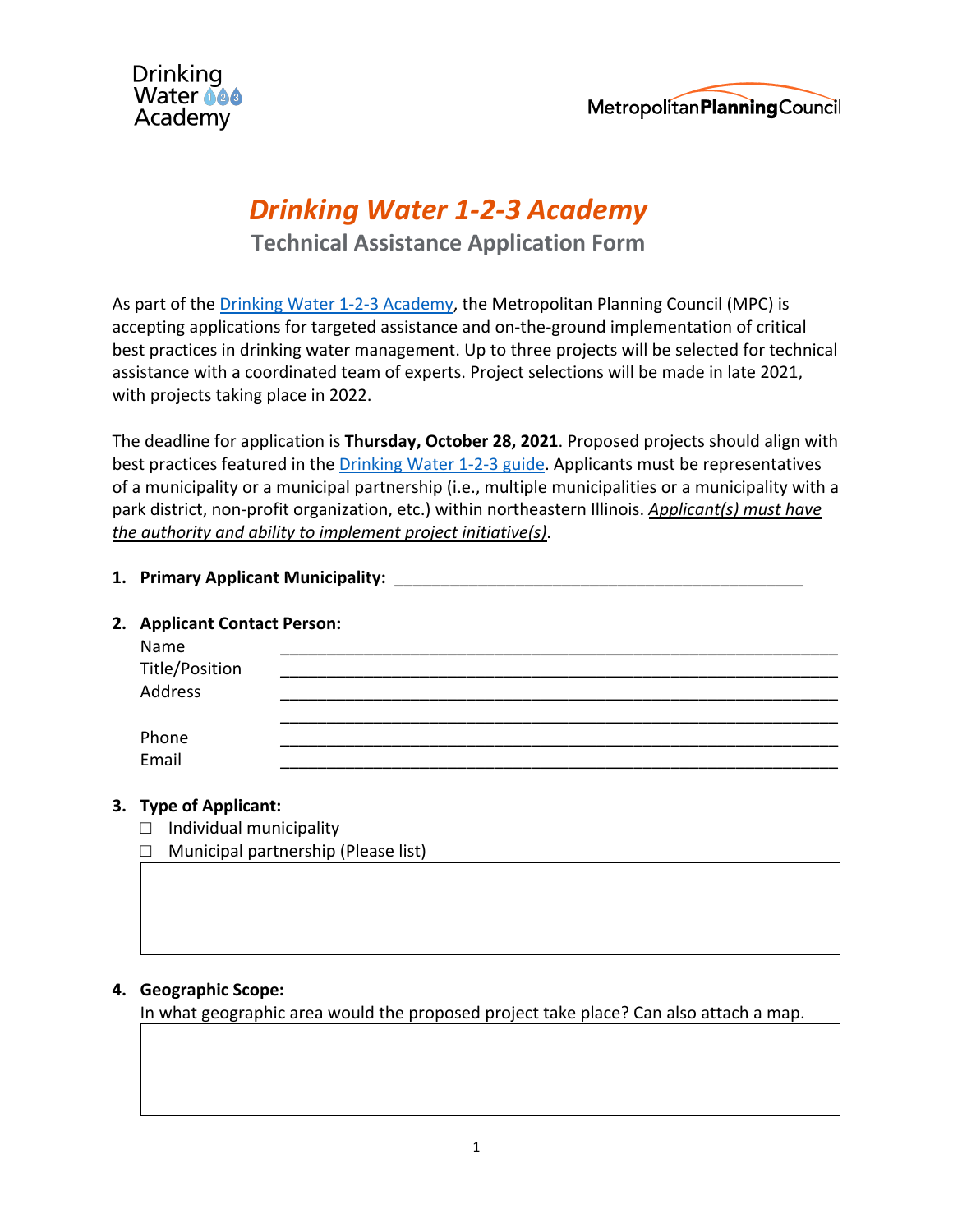



#### **5. Proposed Project Type:**

What type of water best management practice(s) does the proposed project address? **The priorities for the 2022 Technical Assistance program are water affordability and lead service line replacement, but other project types will be considered.**

- $\Box$  Addressing affordability and/or conservation in water rate setting
- $\Box$  Assistance creating a community plan for lead service line education & remediation
- $\Box$  Incorporating water supply needs & goals into community comprehensive plans
- $\Box$  Exploring service sharing and/or joint procurement for cost savings
- $\Box$  Public education & engagement to reduce drinking water demand
- □ Water loss control best management practices
- $\Box$  Implementing sensible salting practices
- □ Other, please specify:

#### **6. Problem Statement:**

Provide a detailed description of the proposed project and what assistance is required.

#### **7. Statement of Need:**

Identify obstacles, barriers or constraints which make the project otherwise infeasible for the applicant(s) to complete without technical assistance.